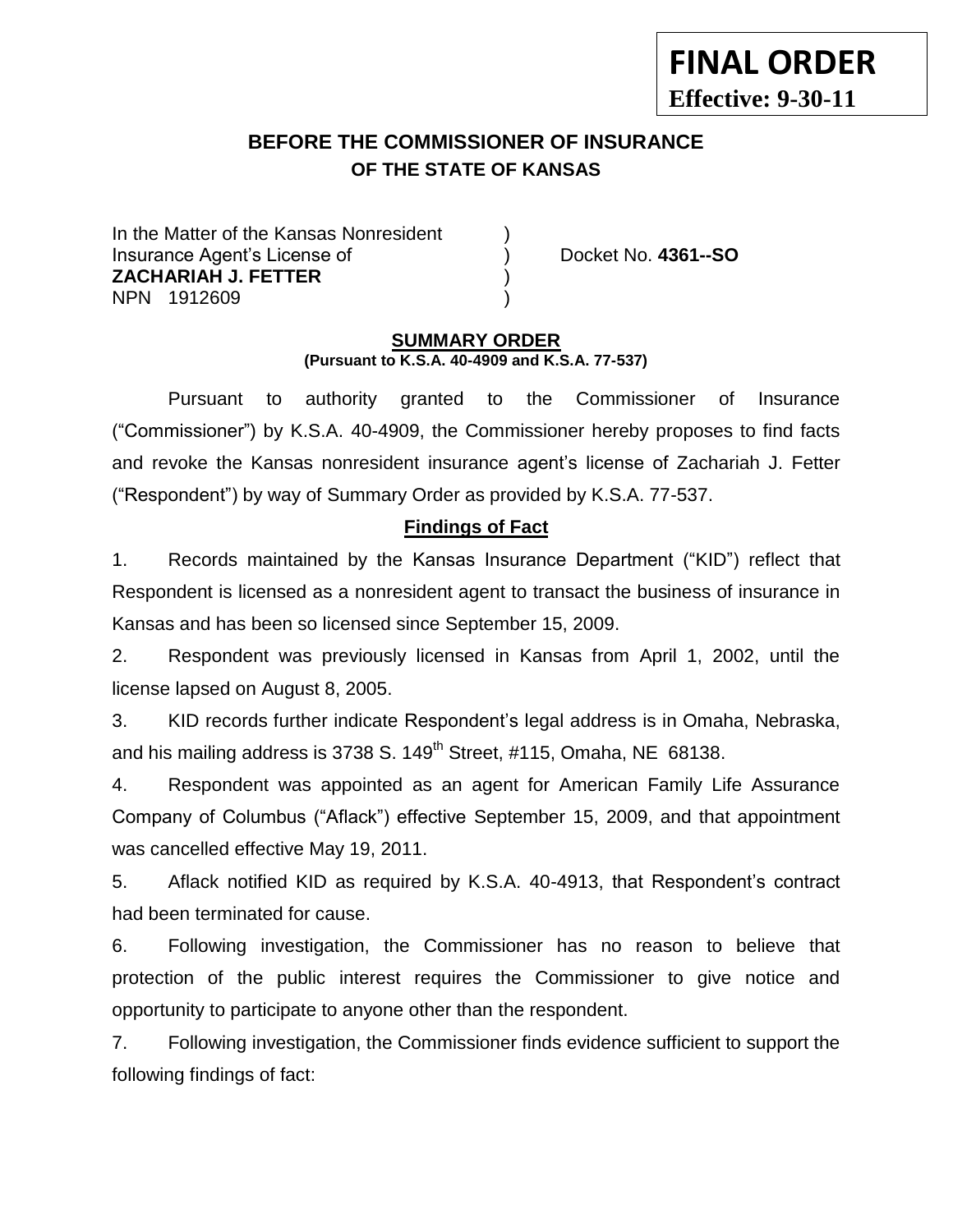8. According to information provided to KID by Aflack, Respondent submitted applications for insurance policies that were not requested or authorized by the purported applicants.

9. By letter dated August 10, 2011, and addressed to Respondent at his mailing address of record, counsel for KID recited the foregoing facts and invited Respondent to reply within 15 business days if he disputed the facts.

10. The letter was returned as not deliverable. Thus the facts are deemed undisputed.

## **Applicable Law**

11. K.S.A. 2010 Supp. 40-4909(a) provides, in relevant part:

"The commissioner may deny, suspend, revoke or refuse renewal of any license issued under this act if the commissioner finds that the applicant or license holder has: . . .

(8) Used any fraudulent, coercive, or dishonest practice, or demonstrated any incompetence, untrustworthiness or financial irresponsibility in the conduct of business in this state or elsewhere." K.S.A. 2010 Supp. 40- 4909(a).

12. In addition, the Commissioner may revoke any license issued under the Insurance Agents Licensing Act if the Commissioner finds that the interests of the insurer or the insurable interests of the public are not properly served under such license. K.S.A. 40-4909(b).

## **Conclusions of Law**

13. The Commissioner has jurisdiction over Respondent as well as the subject matter of this proceeding, and such proceeding is held in the public interest.

14. The Commissioner finds that Respondent's license may be revoked pursuant to K.S.A. 40-4909(a)(8) because Respondent has engaged in fraudulent, coercive, or dishonest practices.

15. Based on the foregoing findings, the Commissioner concludes that sufficient grounds exist for the revocation of Respondent's insurance agent's license pursuant to K.S.A. 40-4909(a).

2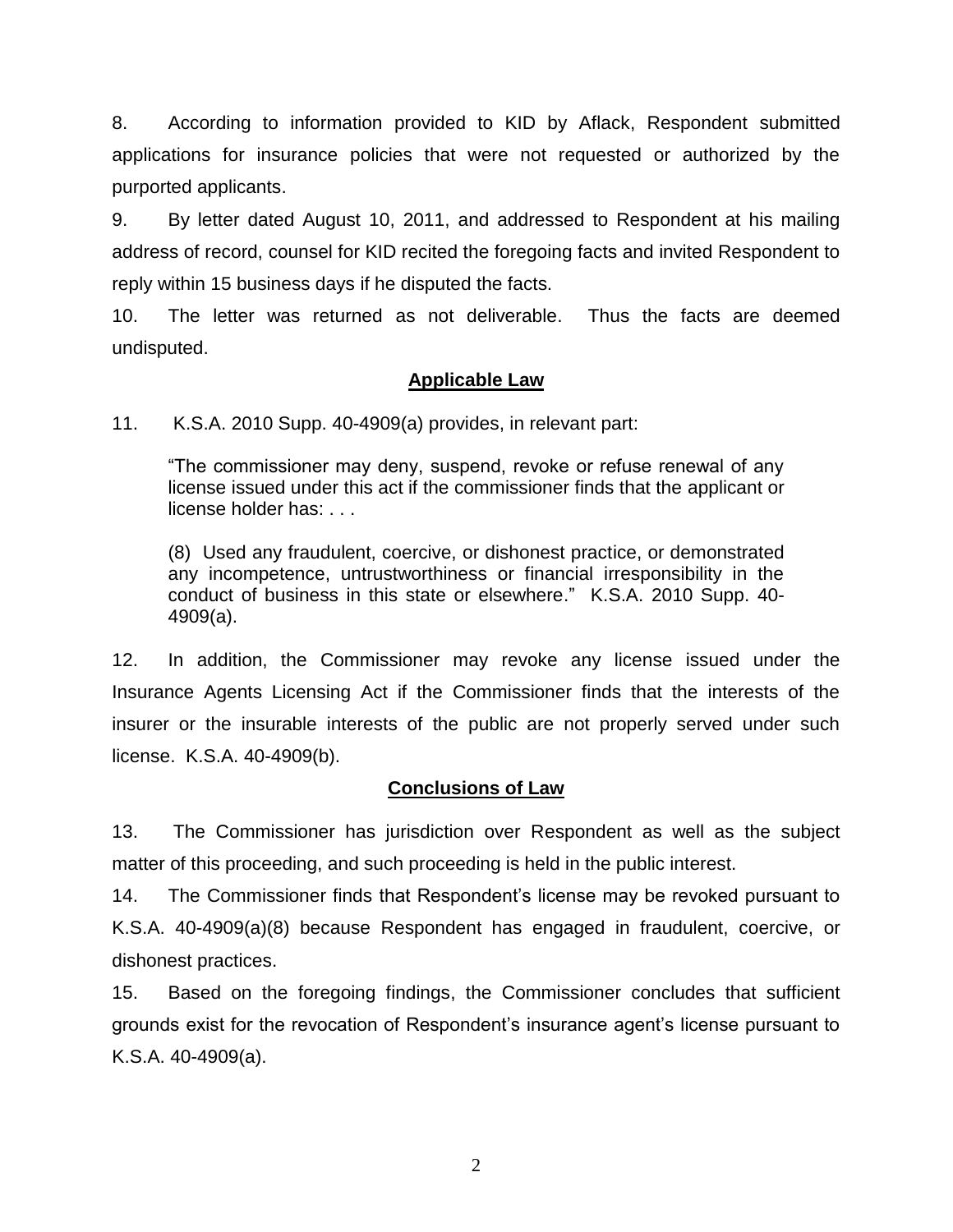16. The Commissioner further concludes Respondent's license may be revoked pursuant to K.S.A. 40-4909(b) because such license is not properly serving the interests of the insurer and the insurable interests of the public.

17. Based on the facts and circumstances set forth herein, it appears that the use of summary proceedings in this matter is appropriate, in accordance with the provisions set forth in K.S.A. 77-537(a), in that the use of summary proceedings does not violate any provision of the law, the protection of the public interest does not require the KID to give notice and opportunity to participate to persons other than Respondent, and after investigation, KID believes in good faith that the allegations will be supported to the applicable standard of proof.

#### **Policy to be Served**

18. Before issuing an insurance agent license, the Commissioner must determine that the applicant is qualified and has not committed any act that would be grounds for denial, suspension, or revocation. K.S.A. 40-4905(b). Further, the Commissioner may revoke any license issued under the Insurance Agents Licensing Act if the Commissioner finds that the interests of the insurer or the insurable interests of the public are not properly served under the license. The following action is appropriate to promote the security and integrity of the insurance business and protect insurance consumers by licensing, or continuing to license, persons or entities to sell, solicit, or negotiate insurance in the State of Kansas only if their conduct indicates they are both qualified and trustworthy.

**IT IS THEREFORE ORDERED BY THE COMMISSIONER OF INSURANCE THAT** the Kansas nonresident insurance agent's license of **ZACHARIAH J. FETTER** is hereby **REVOKED. It is further ordered,** that **ZACHARIAH J. FETTER** shall **CEASE and DESIST** from the sale, solicitation, or negotiation of insurance, doing any act toward the sale, solicitation, or negotiation of insurance, and/or receiving compensation deriving from the sale, solicitation, or negotiation of insurance conducted on and after the effective date of this order.

3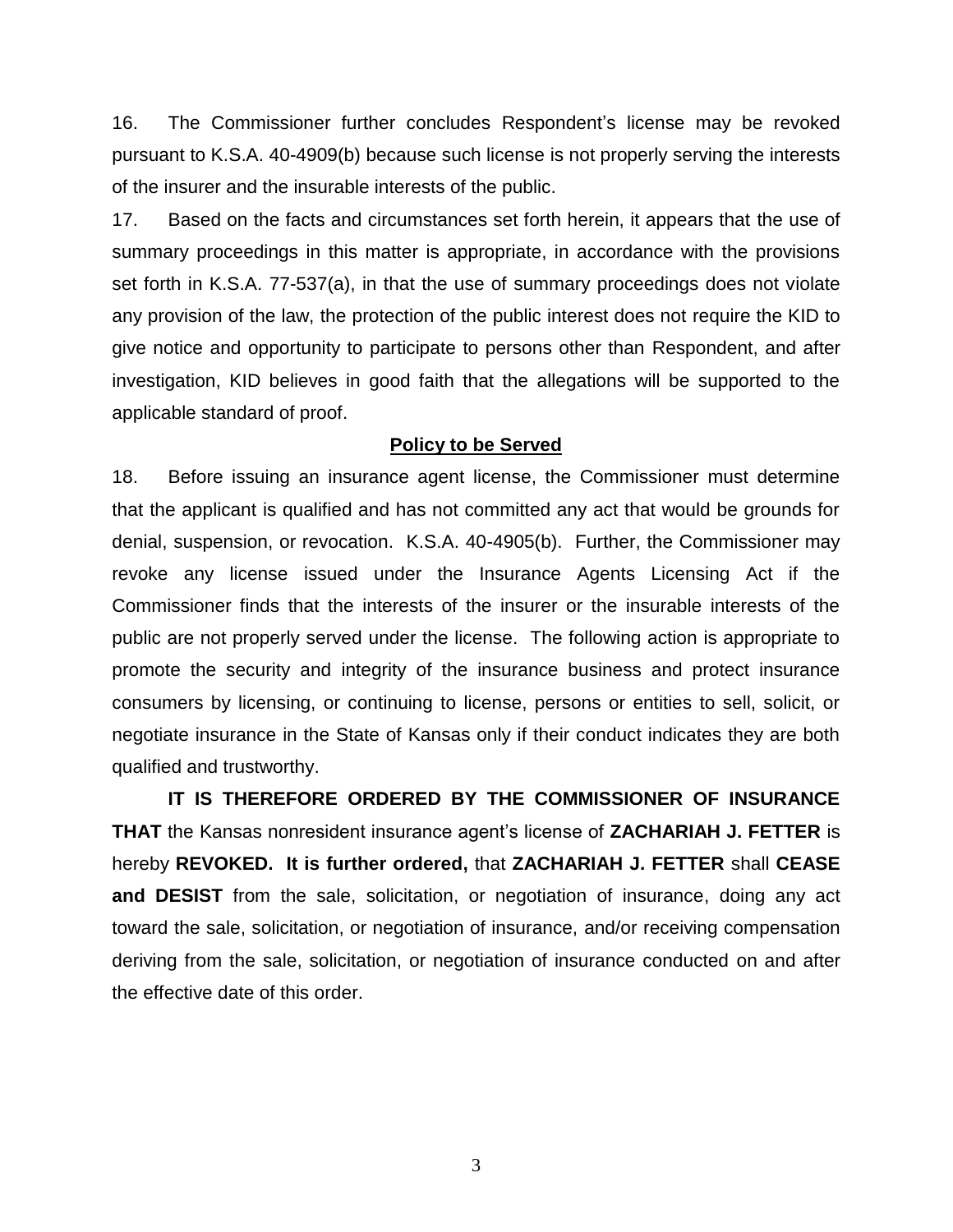## **IT IS SO ORDERED THIS \_\_12th\_\_ DAY OF SEPTEMBER 2011, IN THE CITY OF TOPEKA, COUNTY OF SHAWNEE, STATE OF KANSAS.**



\_/s/ Sandy Praeger\_\_\_\_\_\_\_\_\_\_\_\_\_\_\_\_ Sandy Praeger Commissioner of Insurance

BY:

\_/s/ Zachary J.C. Anshutz\_\_\_\_\_\_\_\_\_\_ Zachary J.C. Anshutz General Counsel

# **NOTICE OF RIGHTS TO HEARING AND REVIEW**

**Within fifteen (15) days of the date of service of this Summary Order, Respondent** may submit a written request for a hearing pursuant to K.S.A. 77-537 and K.S.A. 77-542. Any request for a hearing should be addressed to the following:

Zachary J.C. Anshutz, General Counsel Kansas Insurance Department 420 S.W.  $9<sup>th</sup>$  Street Topeka, Kansas 66612

If a hearing is requested, the Kansas Insurance Department will serve notice of the time and place of the hearing and information on procedures, right of representation, and other rights of parties relating to the conduct of the hearing.

**If a hearing is not requested in the time and manner stated above, this Summary Order shall become effective as a Final Order upon the expiration of time for requesting a hearing.** In the event Respondent files a Petition for Judicial Review, pursuant to K.S.A. 77-613(e), the agency officer to be served on behalf of the Kansas Insurance Department is

Zachary J.C. Anshutz, General Counsel Kansas Insurance Department 420 S.W. 9<sup>th</sup> Street Topeka, Kansas 66612